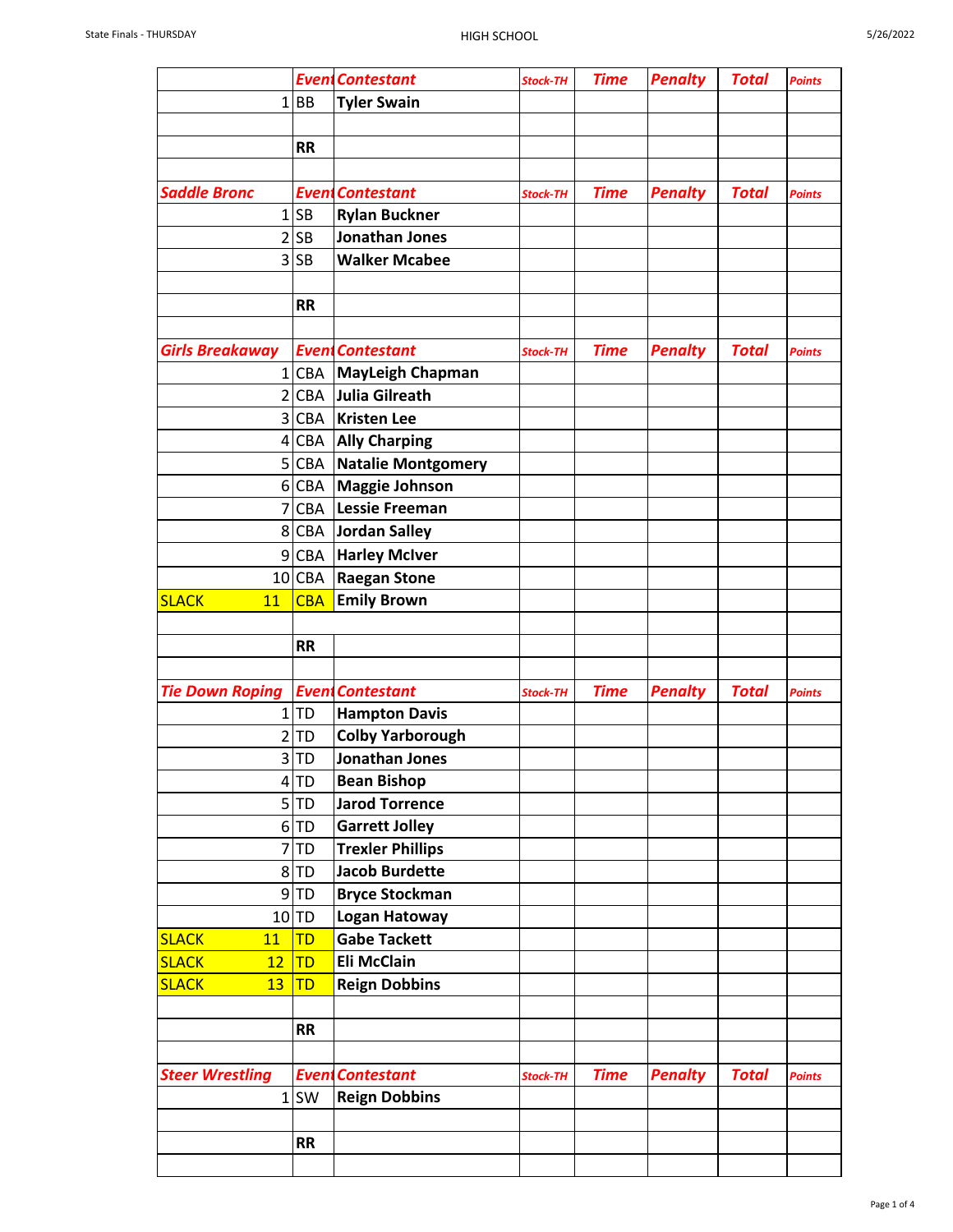| 5/26/2022 |  |
|-----------|--|

| <b>Cowgirls Barrel Ra Event Contestant</b> |                |            |                                                    | <b>Stock-TH</b> | <b>Time</b> | <b>Penalty</b> | <b>Total</b> | <b>Points</b> |
|--------------------------------------------|----------------|------------|----------------------------------------------------|-----------------|-------------|----------------|--------------|---------------|
|                                            |                | 1 CBR      | <b>Emily Florence</b>                              |                 |             |                |              |               |
|                                            | $\overline{2}$ | <b>CBR</b> | <b>Dallas Cook</b>                                 |                 |             |                |              |               |
|                                            | 3              | <b>CBR</b> | Sophia Fowler                                      |                 |             |                |              |               |
|                                            | $\vert$        | <b>CBR</b> | <b>Keely Orr</b>                                   |                 |             |                |              |               |
|                                            | 5              | <b>CBR</b> | <b>Elizabeth Richardson</b>                        |                 |             |                |              |               |
|                                            |                |            |                                                    |                 |             |                |              |               |
|                                            | $6\vert$       | <b>CBR</b> | <b>Elizabeth Parks</b>                             |                 |             |                |              |               |
|                                            | 7              | <b>CBR</b> | <b>Harley McIver</b>                               |                 |             |                |              |               |
|                                            | 8              | <b>CBR</b> | <b>Matti McBride</b>                               |                 |             |                |              |               |
|                                            | 9              | <b>CBR</b> | <b>Blake Wooten</b>                                |                 |             |                |              |               |
|                                            |                | $10$ CBR   | <b>Madi Stephenson</b>                             |                 |             |                |              |               |
| <b>SLACK</b>                               | 11             | <b>CBR</b> | <b>MayLeigh Chapman</b>                            |                 |             |                |              |               |
| <b>SLACK</b>                               | 12             | <b>CBR</b> | Leigha Senchantixay                                |                 |             |                |              |               |
| <b>SLACK</b>                               | 13             | <b>CBR</b> | <b>Mckinley Strickland</b>                         |                 |             |                |              |               |
| <b>SLACK</b>                               | 14             | <b>CBR</b> | <b>Emily Brown</b>                                 |                 |             |                |              |               |
| <b>SLACK</b>                               | 15             | <b>CBR</b> | <b>Meredith Thompson</b>                           |                 |             |                |              |               |
| <b>SLACK</b>                               | 16             | <b>CBR</b> | <b>Maggie Johnson</b>                              |                 |             |                |              |               |
| <b>SLACK</b>                               | 17             | <b>CBR</b> | <b>Kristen Lee</b>                                 |                 |             |                |              |               |
| <b>SLACK</b>                               | 18             | <b>CBR</b> | Natalie Montgomery                                 |                 |             |                |              |               |
| <b>SLACK</b>                               | 19             | <b>CBR</b> | <b>Chloe Dickey</b>                                |                 |             |                |              |               |
| <b>SLACK</b>                               | 20             | <b>CBR</b> | <b>Emma Grace Durden</b>                           |                 |             |                |              |               |
| <b>SLACK</b>                               | 21             | <b>CBR</b> | <b>Kailyn Stasney</b>                              |                 |             |                |              |               |
| <b>SLACK</b>                               | 22             | <b>CBR</b> | <b>Alexis Redd</b>                                 |                 |             |                |              |               |
| <b>SLACK</b>                               | 23             | <b>CBR</b> | <b>Madison Branton</b>                             |                 |             |                |              |               |
| <b>SLACK</b>                               | 24             | <b>CBR</b> | <b>Jadyn Abrams</b>                                |                 |             |                |              |               |
| <b>SLACK</b>                               | 25             | <b>CBR</b> | <b>Anna Claire Melton</b>                          |                 |             |                |              |               |
|                                            |                |            |                                                    |                 |             |                |              |               |
|                                            |                |            |                                                    |                 |             |                |              |               |
| <b>Cowgirls Pole Bent Event Contestant</b> |                |            |                                                    | <b>Stock-TH</b> | <b>Time</b> | <b>Penalty</b> | <b>Total</b> | <b>Points</b> |
|                                            |                | $1$ PB     | <b>Emma Grace Durden</b>                           |                 |             |                |              |               |
|                                            |                | 2 PB       | <b>Julia Gilreath</b>                              |                 |             |                |              |               |
|                                            |                | 3 PB       | <b>Emily Brown</b>                                 |                 |             |                |              |               |
|                                            |                | $4$ PB     | <b>Alexis Redd</b>                                 |                 |             |                |              |               |
|                                            |                | 5 PB       | <b>Madi Stephenson</b>                             |                 |             |                |              |               |
|                                            |                | 6 PB       | <b>Dallas Cook</b>                                 |                 |             |                |              |               |
|                                            |                | 7 PB       | <b>Harley McIver</b>                               |                 |             |                |              |               |
|                                            |                | 8 PB       | <b>Keely Orr</b>                                   |                 |             |                |              |               |
|                                            |                | $9$ PB     | <b>Elizabeth Richardson</b>                        |                 |             |                |              |               |
|                                            |                | $10$ PB    | <b>Blake Wooten</b>                                |                 |             |                |              |               |
| <b>SLACK</b>                               | 11             | PB         | <b>Emily Florence</b>                              |                 |             |                |              |               |
| <b>SLACK</b>                               | 12             | <b>PB</b>  | Leigha Senchantixay                                |                 |             |                |              |               |
| <b>SLACK</b>                               | 13             | <b>PB</b>  | <b>Natalie Montgomery</b>                          |                 |             |                |              |               |
| <b>SLACK</b>                               | 14             | <b>PB</b>  | <b>Kristen Lee</b>                                 |                 |             |                |              |               |
| <b>SLACK</b>                               | 15             | PB         |                                                    |                 |             |                |              |               |
| <b>SLACK</b>                               |                | PB         | <b>Matti McBride</b><br><b>Mckinley Strickland</b> |                 |             |                |              |               |
|                                            | <b>16</b>      |            |                                                    |                 |             |                |              |               |
| <b>SLACK</b>                               | 17             | PB         | <b>Maggie Johnson</b>                              |                 |             |                |              |               |
| <b>SLACK</b>                               | <b>18</b>      | <b>PB</b>  | <b>Jadyn Abrams</b>                                |                 |             |                |              |               |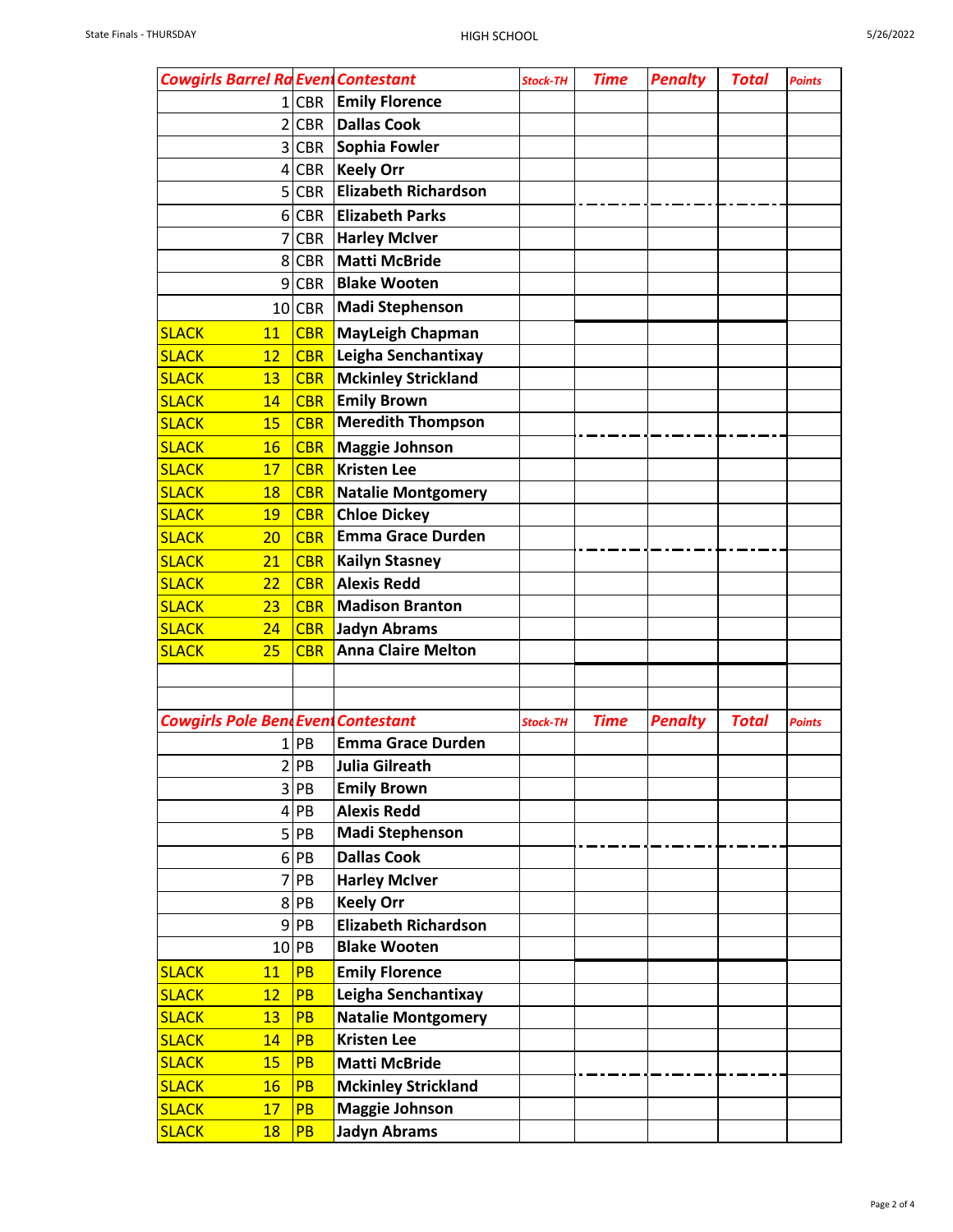| <b>SLACK</b>            | 19              | PB         | <b>Anna Claire Melton</b> |                 |             |                |              |               |
|-------------------------|-----------------|------------|---------------------------|-----------------|-------------|----------------|--------------|---------------|
| <b>SLACK</b>            | 20              | PB         | <b>Meredith Thompson</b>  |                 |             |                |              |               |
| <b>SLACK</b>            | 21              | <b>PB</b>  | <b>Madison Branton</b>    |                 |             |                |              |               |
|                         |                 |            |                           |                 |             |                |              |               |
|                         |                 |            |                           |                 |             |                |              |               |
| <b>Team Roping</b>      |                 |            | <b>Event Contestant</b>   | <b>Stock-TH</b> | <b>Time</b> | <b>Penalty</b> | <b>Total</b> | <b>Points</b> |
|                         | $\mathbf{1}$    | <b>TR</b>  | <b>Harley McIver</b>      |                 |             |                |              |               |
|                         | $\mathbf{1}$    | <b>TR</b>  | <b>Jarod Torrence</b>     |                 |             |                |              |               |
|                         | $\overline{2}$  | <b>TR</b>  | <b>Garrett Jolley</b>     |                 |             |                |              |               |
|                         | $\overline{2}$  | <b>TR</b>  | <b>Hampton Davis</b>      |                 |             |                |              |               |
|                         | 3               | <b>TR</b>  | <b>Reign Dobbins</b>      |                 |             |                |              |               |
|                         | $\overline{3}$  | <b>TR</b>  | <b>Colby Yarborough</b>   |                 |             |                |              |               |
|                         | 4               | <b>TR</b>  | Logan Hatoway             |                 |             |                |              |               |
|                         | $\vert 4 \vert$ | <b>TR</b>  | Jonathan Jones            |                 |             |                |              |               |
|                         | 5               | <b>TR</b>  | <b>Maggie Johnson</b>     |                 |             |                |              |               |
|                         | 5 <sup>1</sup>  | <b>TR</b>  | <b>Jacob Helms</b>        |                 |             |                |              |               |
|                         | 6               | <b>TR</b>  | <b>Emily Brown</b>        |                 |             |                |              |               |
|                         | 6               | <b>TR</b>  | <b>Bean Bishop</b>        |                 |             |                |              |               |
|                         | 7               | <b>TR</b>  | <b>Bryce Stockman</b>     |                 |             |                |              |               |
|                         | 7               | <b>TR</b>  | Lessie Kay Freeman        |                 |             |                |              |               |
|                         | 8               | <b>TR</b>  | <b>Colby Bell</b>         |                 |             |                |              |               |
|                         | 8               | <b>TR</b>  | <b>Eli McClain</b>        |                 |             |                |              |               |
|                         | 9               | <b>TR</b>  | <b>Kristen Lee</b>        |                 |             |                |              |               |
|                         | 9               | <b>TR</b>  | <b>Dylan White</b>        |                 |             |                |              |               |
|                         | 10              | <b>TR</b>  | <b>Raegan Stone</b>       |                 |             |                |              |               |
|                         | 10              | <b>TR</b>  | <b>Bennett Kirby</b>      |                 |             |                |              |               |
| <b>SLACK</b>            | 11              | <b>TR</b>  | <b>Ally Charping</b>      |                 |             |                |              |               |
| <b>SLACK</b>            | 11              | <b>TR</b>  | <b>Cooper Peyton</b>      |                 |             |                |              |               |
| <b>SLACK</b>            | 12              | <b>TR</b>  | <b>Ty Faulkenberry</b>    |                 |             |                |              |               |
| <b>SLACK</b>            | 12              | <b>TR</b>  | <b>Trexler Phillips</b>   |                 |             |                |              |               |
|                         |                 |            |                           |                 |             |                |              |               |
|                         |                 | <b>RR</b>  |                           |                 |             |                |              |               |
|                         |                 |            |                           |                 |             |                |              |               |
| <b>Girls Goat Tying</b> |                 |            | <b>EventContestant</b>    | <b>Stock-TH</b> | <b>Time</b> | <b>Penalty</b> | <b>Total</b> | <b>Points</b> |
|                         |                 |            | 1 GGT   Madison Branton   |                 |             |                |              |               |
|                         |                 |            | 2 GGT Elizabeth Parks     |                 |             |                |              |               |
|                         |                 |            | 3 GGT Jordan Salley       |                 |             |                |              |               |
|                         |                 |            | 4 GGT Kristen Lee         |                 |             |                |              |               |
|                         |                 |            | 5 GGT MayLeigh Chapman    |                 |             |                |              |               |
|                         |                 |            | 6 GGT Harley McIver       |                 |             |                |              |               |
|                         |                 |            | 7 GGT Julia Gilreath      |                 |             |                |              |               |
|                         |                 |            | 8 GGT Emma Swaney         |                 |             |                |              |               |
|                         |                 |            | 9 GGT Emily Brown         |                 |             |                |              |               |
| <b>SLACK</b>            | 10              |            | <b>GGT Dallas Cook</b>    |                 |             |                |              |               |
| <b>SLACK</b>            | 11              | <b>GGT</b> | Natalie Montgomery        |                 |             |                |              |               |
| <b>SLACK</b>            | 12              | <b>GGT</b> | <b>Ally Charping</b>      |                 |             |                |              |               |
| <b>SLACK</b>            | 13              |            | <b>GGT Blake Wooten</b>   |                 |             |                |              |               |
| <b>SLACK</b>            | 14              | <b>GGT</b> | <b>Maggie Johnson</b>     |                 |             |                |              |               |
|                         |                 |            |                           |                 |             |                |              |               |